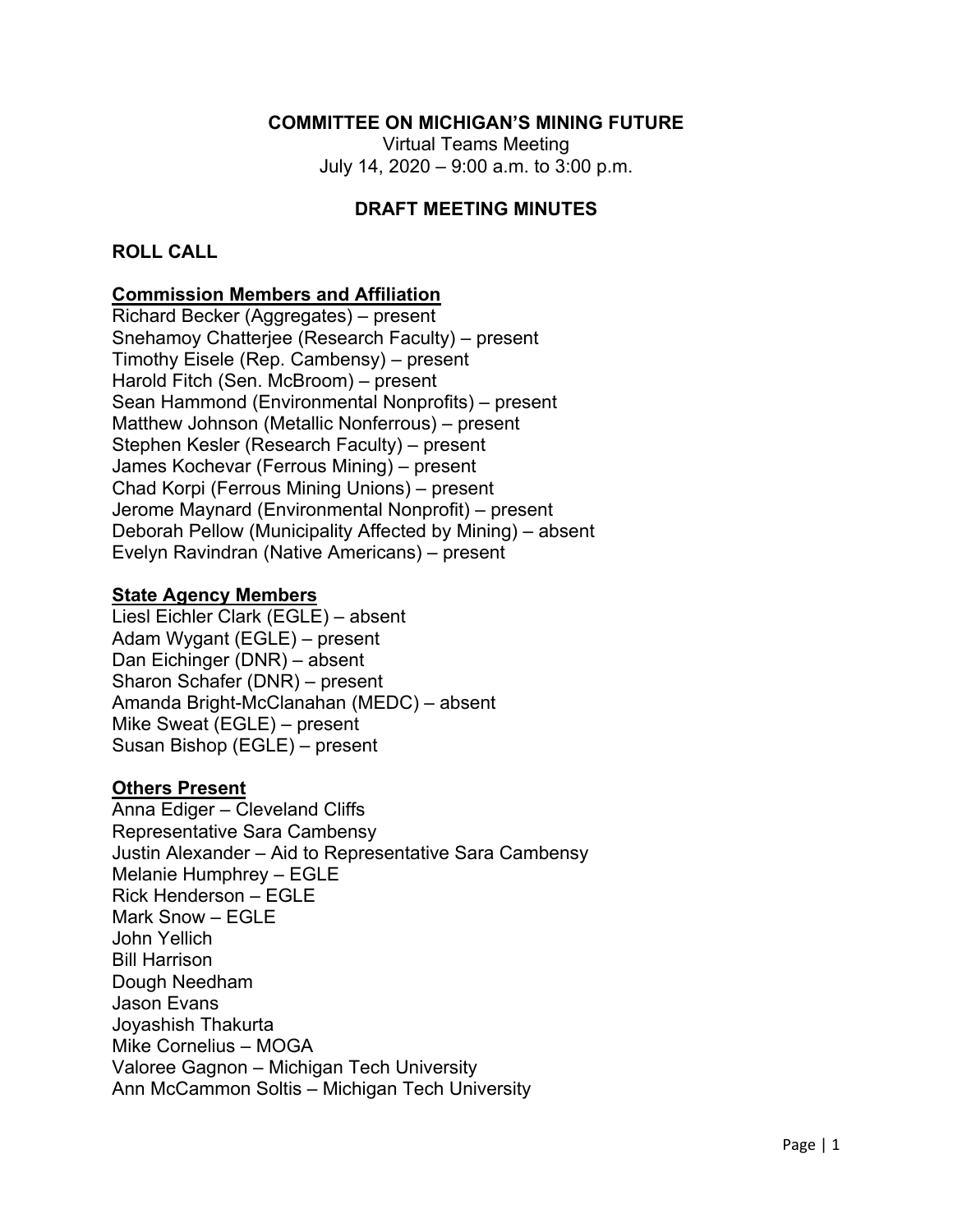# **Expected Outcome of Today's Meeting – Chair Wygant**

Create subcommittees to work on different items. Adam Wygant provided an overview of objectives and needs for the meeting. Approve minutes; presentations on Land issues, Tribal issues, Sean (MEC).

### **Disposition of January and March Meeting Minutes – Chair Wygant**

January 2020 meeting minutes – open for comment; no comment; approved w/out comment.

March 2020 meeting minutes – open for comment; no comment; approved w/out comment.

Minutes will be finalized, distributed, and posted on the CMMF SharePoint site.

### **Committee Governance Procedures – Chair Wygant**

Members should review these procedures. They will be posted on the CMMF SharePoint website.

### **Presentations**

### **Sean Hammond – Environmental Advocacy Group Perspectives on Mining**

Mining is by its nature boom-and-bust in Michigan, as elsewhere. A mine opens, is exhausted, and then needs to have a plan for closure that is environmentally sustainable. Past mining often had no meaningful regulation, leading to significant environmental consequences.

The concern of the environmental community is that new mines don't repeat errors of the old. There is still considerable distrust of mining. They want to ensure protection of the environment over the long term. There have been difficulties with differing interpretation of laws, particularly of words like "significant". There has been some tension between the Department of Environment, Great Lakes, and Energy (EGLE) and environmental groups over the meaning of mining laws. The main concern is still the "what's after" aspect. Tourism, based on Michigan's nature areas, has been increasing, and we don't want to impair that by damaging lakes or rivers through poorly-regulated mining.

Everyone would like to avoid taking every mining activity to court, so their goal is to design a future of mining that will be acceptable to all without requiring continuous legal actions. The environmental groups recognize that there is a need for resources, but mining needs to be responsible, and if can 't be done safely, they feel it would be better not to mine at all.

It is necessary to take precautions against release of toxins like heavy metals and dioxins. There are also concerns (which may or may not be well-founded) about materials like uranium in groundwater. It was noted that uranium is not present as an ore in the state, but it can occur at a low level in natural waters, and there are fears that this could be increased by mining activity.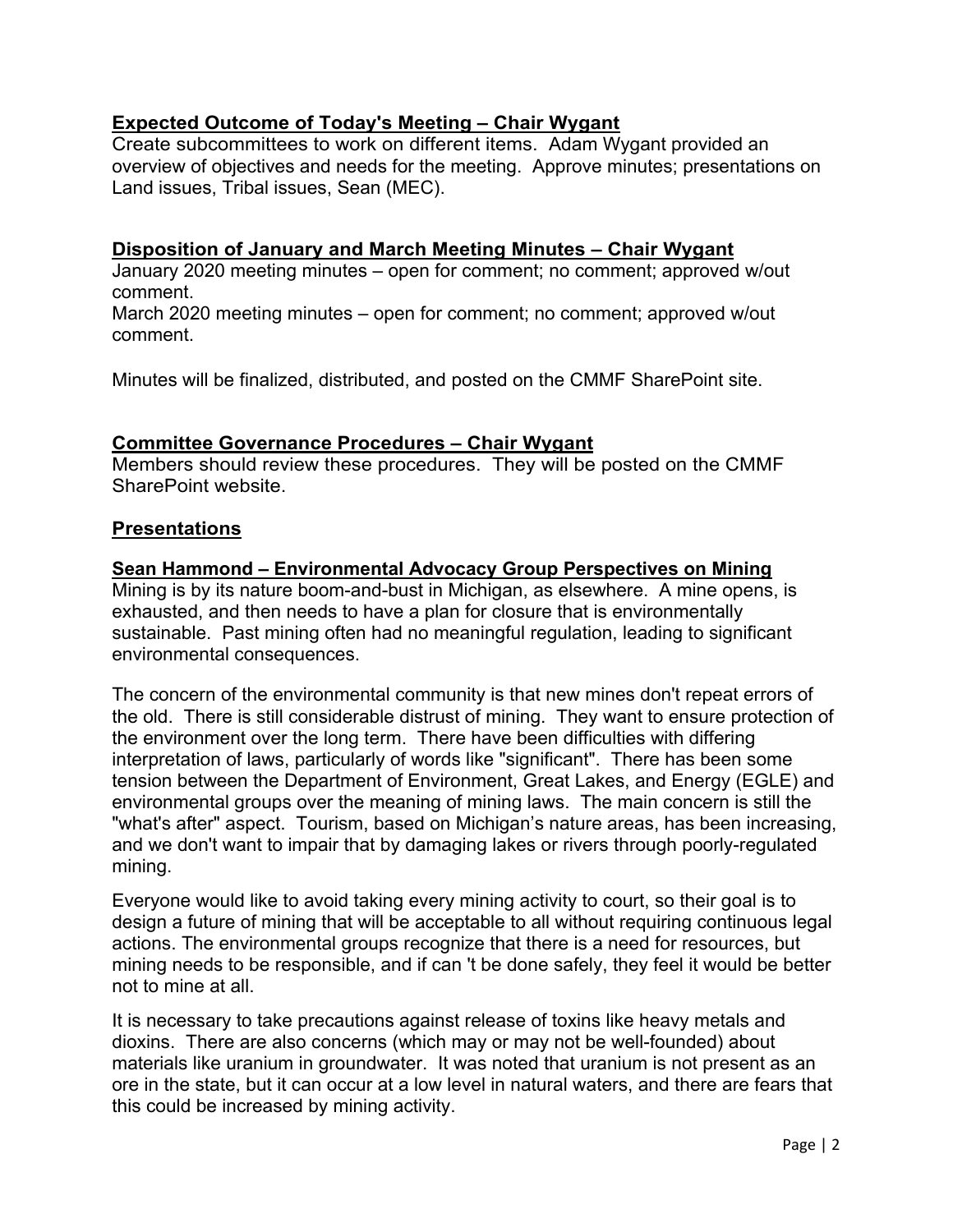It has been expressed to him by members of the public that there is fear that the committee will recommend throwing out existing environmental protectors, and so his objective on the committee is to ensure that protections stay in place or are improved. Steve Kesler notes that we need to worry not only about today, but also the future up to hundreds of years on.

(There was a question at this point about how visitors, who are not formal members of the committee, can participate in the meeting. The recommendation was that they could provide questions through chat, and that there would be a period for questions and comments by general public at the end of the meeting.)

There are concerns about mining legacy, and after-effects of mine activities. Part 632 was supported by Michigan Economic Corporation (MEC), and concerns have arisen since. There is a difference of opinion on terminology, specifically "significant". MEC support has eroded over time owing to changes in legislation, and interpretation. Concerns revolve around "what happens after" all the mines are gone. We work toward clarifying questions and concerns about mining and laws.

We need to have an environment where we can invest jobs. The environmental community sees it as not mining at all. Uranium extraction is a concern in the Upper Peninsula (UP). When the mine is done, things need to be safe. It can be reclaimed and used for something else. We want to see Michigan protected. We want to see the land preserved for recreation to be of interest in the future for mineral production.

Matt Johnson notes that Lundin Mining is strongly committed to minimizing long-term impacts. He also notes that there are multiple pressures on land use. He has been looking into uranium issues, says there are no actual uranium deposits, just small background levels that naturally occur. There are many misperceptions about it, and many people attribute natural occurrences to mining. Sean Hammond notes that there is a need to be aware of real sources of contaminants, which may be either natural or man-made.

Adam Wygant concurs that need to ensure no major long-term damage. He expects that there will be some disagreements, and we need to give everything an honest look. Residents of the State are going to need minerals whether from within Michigan or outside.

Sharon Schaefer notes that we need to keep a balance, and note benefits of mining, and not just the downside. She notes that state parks receive a great deal of revenue from mining, as per the state constitution. Sean Hammond notes that groundwater and resource mapping are supported by the environmental groups, as they are as interested in this as the mining concerns are.

Steve Kesler – comment about retaining natural spaces. Sean – not directly a concern of MEC but definitely on their radar. Bill Harrison – Adam deferred him to public comment period. Matt Johnson – mining companies are concerned about this as well and its part of their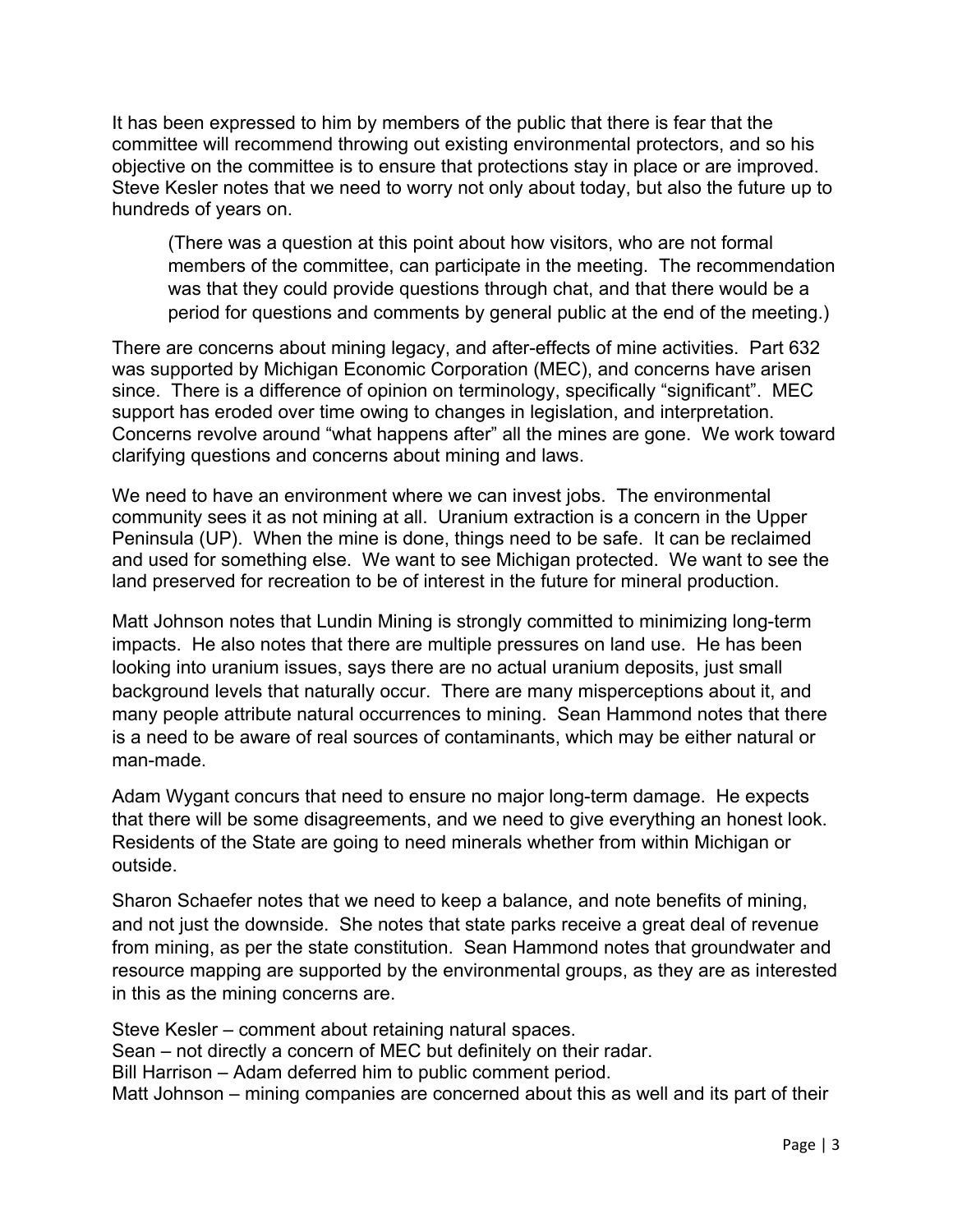operating plans. There was a comment on Uranium mining and exploration in UP; it does exist at background levels but at extremely low levels.

Adam – task at hand to make an honest assessment and are aware of and will consider all concerns. We will give all issues an honest look.

Sharon Schafer – Need to remember benefits as well, specifically revenue.

#### Jason Evans – Mineral Rights and Exploration and Drilling

Background: MTU-trained geologist, currently works with Lundin Mining. Expertise in lands management and mineral rights. Land's laws are somewhat tricky in Michigan; he will start with challenges and pitfalls that Eagle Mine has encountered.

Title of presentation: Mineral Rights, Royalties, and Mining

The Eagle Mine consists of two sites: Eagle Mine and the Humboldt Mill. They truck ore 80 miles, then ships out concentrate on a rebuilt railroad spur to Ishpeming. Ore goes to Canada.

Other resources in area of the mine include lumber. An area had been extensively logged by Escanaba Paper Company. Eagle leased the mine surface site from the State of Michigan. In the reclamation phase, they will be trying to return the surface environment to equal or better than original.

The process from discovery of the ore body to start of production went from 2002-2014, a period of 12 years. The area had been known to be mineralized for some time, but there were several exploration efforts to decide what economic minerals were actually there. It took some time to decide that nickel/copper ores were most likely and to seek them out.

Initial permitting required passage of laws for nonferrous metal mining, as the legal framework in the state was not really in place. From 2006-2010, we dealt with legal challenges.

Sale by Rio Tinto to Lundin changed the mine from being a minor, low-priority part of a massive company to be the flagship project of a much smaller company, which made it a major focus and was overall beneficial in moving the project forward.

Mineral Rights are transferrable real estate rights that can be conveyed by deeds or inheritance. When lands in the State were first transferred to private ownership, the surface rights included the mineral rights.

The big question on any site is whether at some point surface and mineral rights were severed, in which case they may be owned by different entities. Many of the UP mineral rights are severed from the surface rights.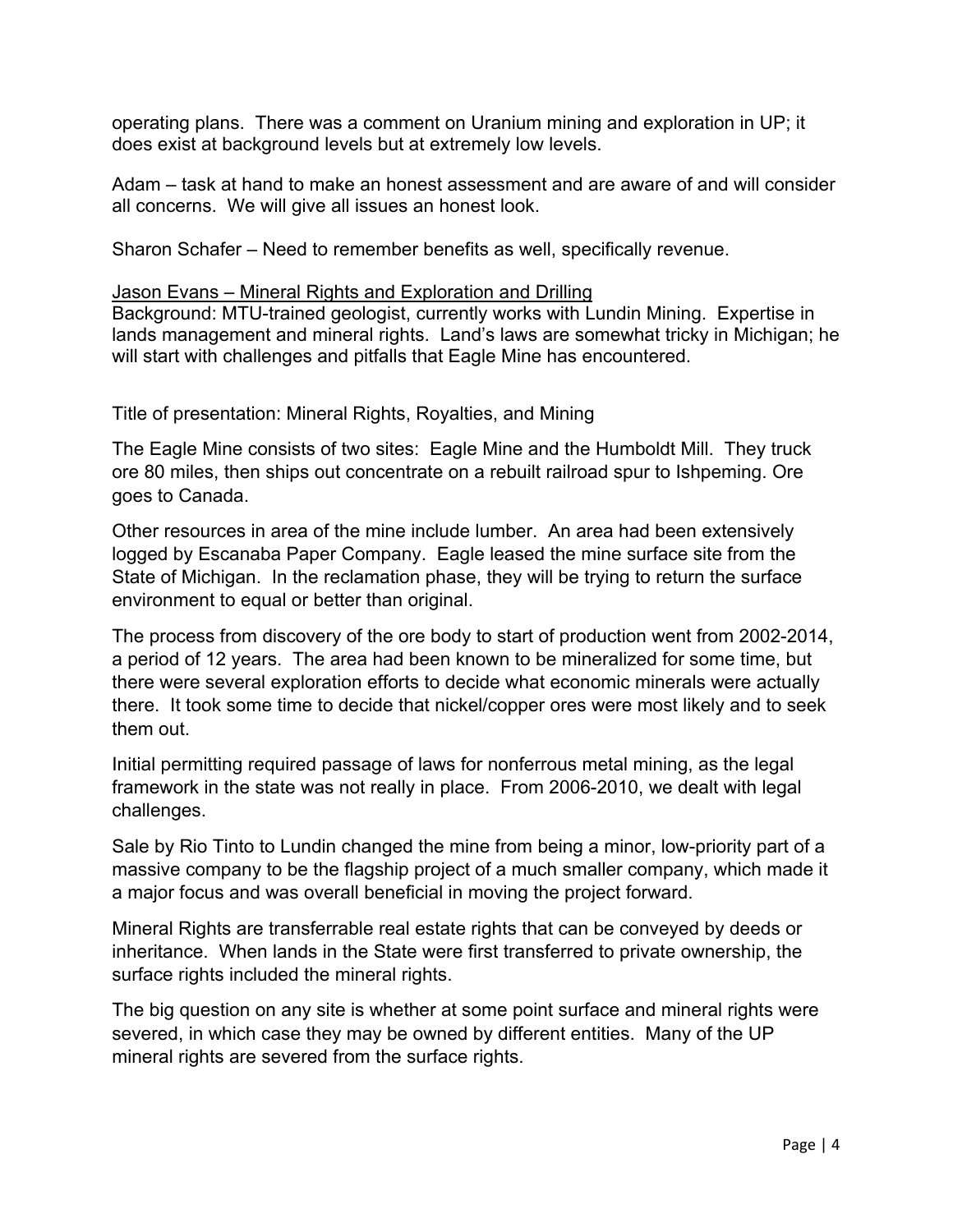Mineral rights include: Oil and gas, nonferrous metals, ferrous metals, nonmetallic minerals, sand and gravel, and radioactive materials. These rights can be kept together, or sold/leased individually, so the mineral rights for a given property could potentially be owned by several different entities.

The big questions are:

1. How much control does the surface owner have? Can they block development even if they don't own the mineral rights?

Answer is "Maybe", depending on what rights they retained. This is really variable depending on what is on the surface (forest, farmland, structures, etc.)

2. How do you know who owns the mineral rights?

Answer: Need to spend a lot of time with attorneys. The State knows what mineral rights they own on state lands, but private owners mostly do not.

Under the Mineral Rights and Marketable Title Act, to determine the mineral rights ownership you need to know:

- type of mineral
- competing title
- Named owners/heirs
- year when ownership transfer occurred (to determine laws in force at the time)
- Deed exceptions
- Notices of claims filed
- Title Chain
- Improper deeds

It is very complex to determine mineral rights on private property. Sometimes it may be necessary to trace several generations of heirs, and whether original deeds followed the law at the time.

A chart was shown for determining mineral rights. The chart starts with initial issuance of deed by government, follows the fate of original owners, heirs, sales, etc.

Sometimes in tax repossessions of property that includes mineral rights, the state retains mineral rights when the surface is resold.

There is a huge incentive to lease mineral rights from state lands for exploration rather than from private lands, because the State knows whether they have mineral rights to state lands, shortening the legal process for determining ownership dramatically

Basically, lawyers must be involved for some years through a very convoluted process.

Leases are similarly complex. Another flowsheet was shown for determining title. Have to lease from appropriate owners (private, state, federal).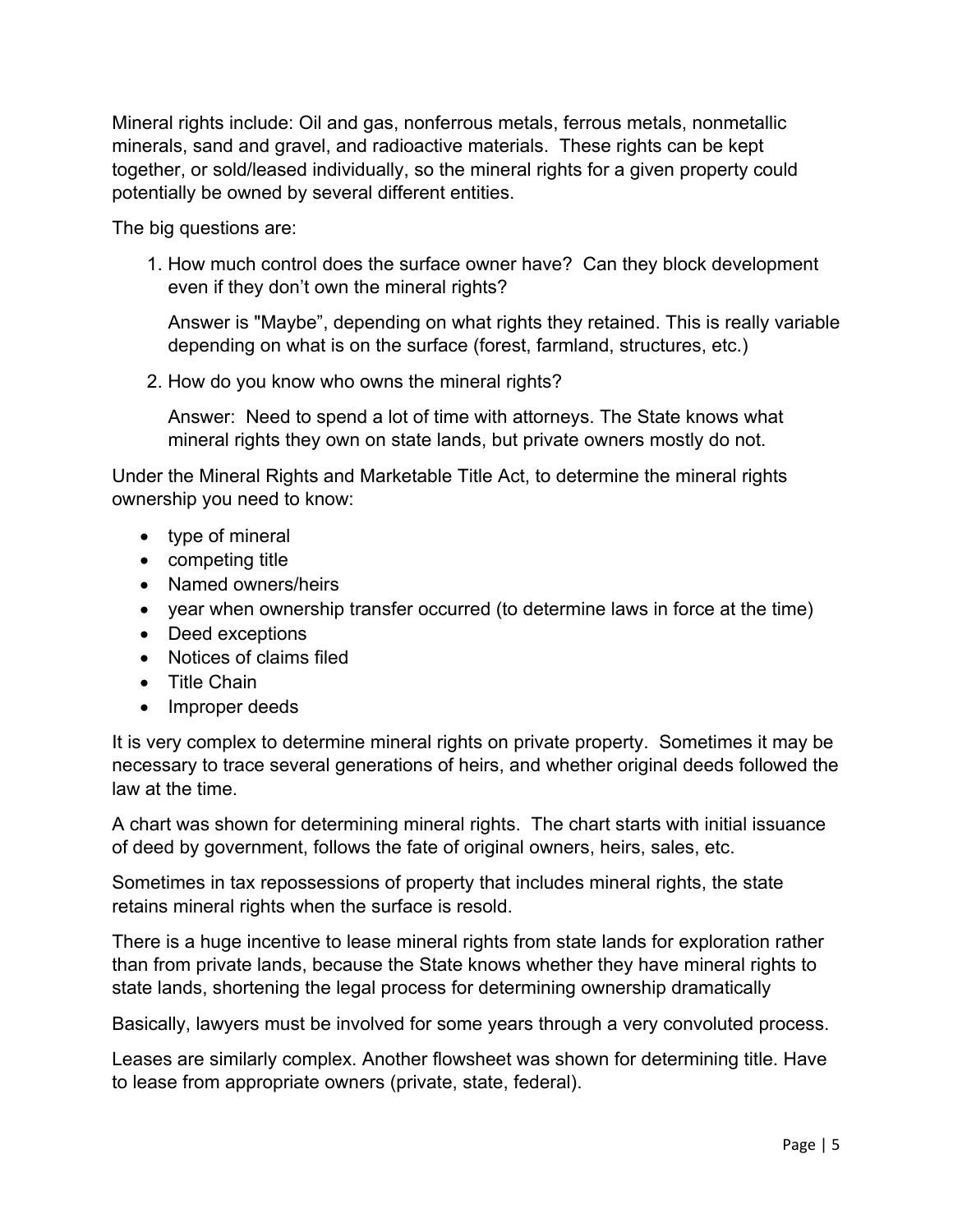In principle, mineral rights have no bottom, and run from the surface to the center of the earth.

Royalties can be fixed rate, gross sales, in-situ value, or net smelter return. He recommends net smelter return as giving the best return for the rights owner.

May also pay royalties in advance, or rent rights, or purchase rights outright.

Eagle Mine is a major source of Michigan land lease revenues, and has paid around \$50 million in leases, royalties, and rentals. This does not include numerous other fees paid to the state.

Mineral rights start at different depths depending on mineral. Usually it starts at bedrock for metals rights, at the oil-bearing formation for petroleum rights, and at the surface for sand and gravel

# **Questions**

Kesler: If it is impossible to identify owners, is it allowed to put royalties/rents in escrow and file a quit-claim in court? Yes, this is an option.

He noted that the state of mineral rights in Michigan definitely holds back development. There is general consensus that creating a register of mineral rights holdings in the state would be of great benefit, although it would also be a monumental task. He also noted that if there were a mineral rights registry, this would introduce scope for taxing them, which would add incentive for owners to keep track of what they did and did not own.

The entire presentation will be put up as a PDF on the shared site.

Representative Cambensy asked whether there is an inventory of state mineral rights. Apparently, the Department of Natural Resources (DNR) has a lot of this in their landowner tracking system, but it is incomplete. Can state land have mineral rights owned by a second party? Yes, and sometimes state owns mineral rights for privately owned surfaces.

Note: the time it takes to establish title ownership is a minimum of one to two years. This should be planned for, but we need to have a Michigan-based attorney who is familiar with the peculiarities of state law. It is believed that Michigan and Minnesota have the most complex mineral rights system out of all the states.

There have been some efforts to simplify the system, but sometimes this just makes it more complicated.

Mineral rights with aggregates: This mostly deals with properties where mineral rights are not severed from the surface rights. Sharon Schafer says that after 1964, sand and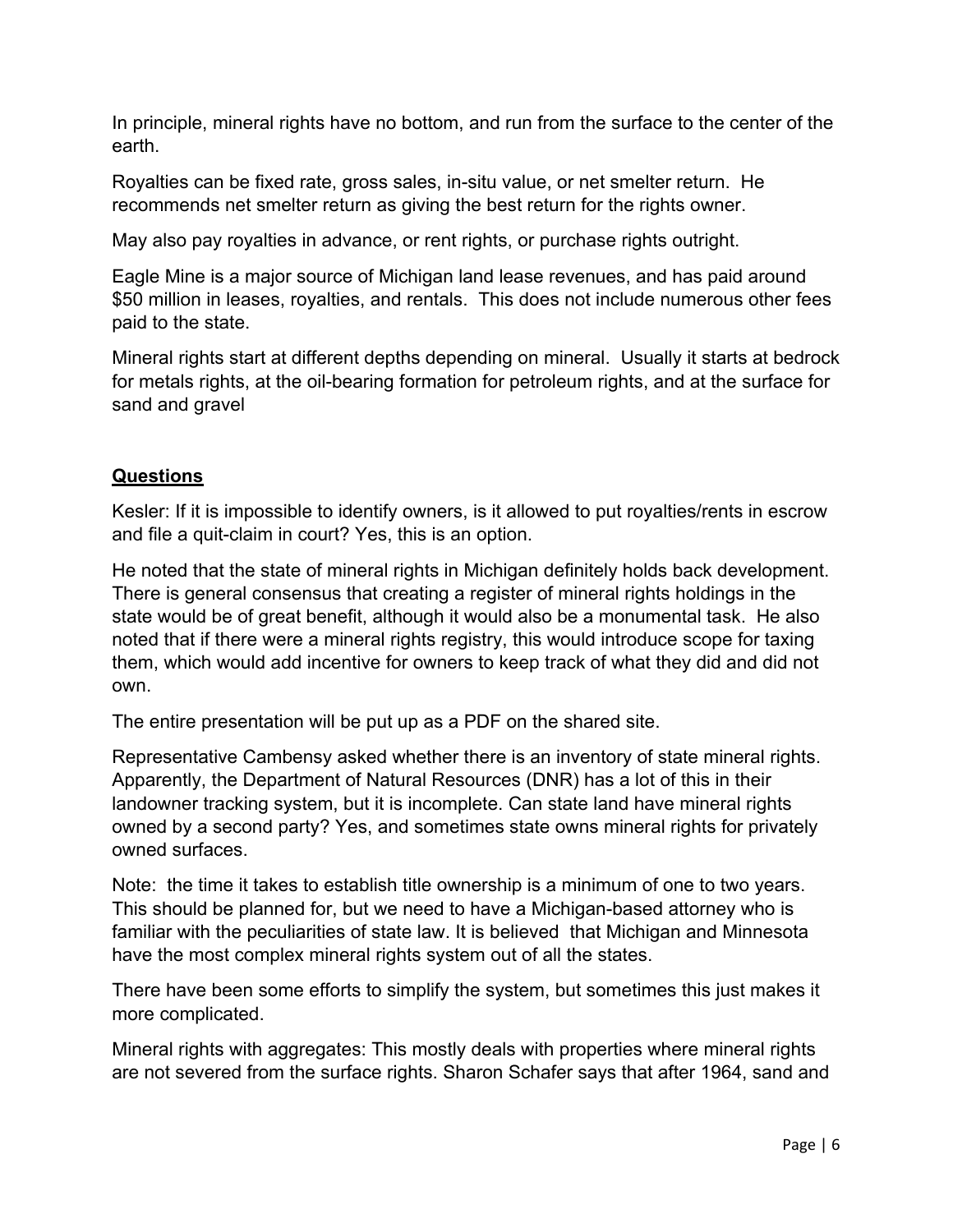gravel rights cannot be severed from surface rights. This is separate from other mineral rights. Limestone is included as a resource that remains with the surface rights.

Matt introduced Jason. Jason shared his presentation. Eagle Mine – Mineral rights, royalties, and mining. The Eagle Mine and State of Michigan property was used as commercial forest products. They leased property to run Eagle Mine. It was a journey to get production for Eagle Mine The first discovery was in 2002 which was massive sulfide of economic grade. Rock types in the UP were proper types to contain uranium; however, uranium was not viable in this area.

From 2002-2006, they worked to get laws passed to guide/protect natural resources. There was nothing on the books on how to do nonferrous metallic mining. Construction was completed in 2010 as it took four years to complete.

Question – where do mineral rights start? No hard and fast rule, generally where bedrock occurs and below. Mineral rights within Michigan's dedicated rights to be transferred to landowners through deeds and inheritance. They are considered real estate. The owner can keep the rights and sell surface if the property changes hands. Minerals can be oil and gas, nonferrous metal, ferrous metals, nonmetallic minerals, sand and gravel, and radioactive materials.

Some deeds keep rights to radioactive materials, but gave away all other rights. There are different rights if they keep the mineral rights. Is the mineral or surface title superior? This question is always asked, but there is no good answer.

The Marketable Title Act is an interpretation of the act in Michigan. There is a process and procedure to determine who owns the rights. There are agreements with private owners, and the State of Michigan has timelines, documentation, and people to help well planning and set up. If it is a private well, it can take years to find the owners.

Steve Kesler – what happens if you can't identify owners? Money is put into escrow or quiet title action where you work with courts to identify heirs or identify unclaimed property.

There are royalty rates which vary for different owners. Everyone has a percentage interest no matter where you are on the land parcel. There are different types of royalties: fixed per ton (coal and salt), fixed rate/barrel (oil), gross salves vale, and net smelter return.

Most owners don't understand what rights they have.

Steve Kesler – does this complex property ownership hold back companies in Michigan? Yes, if you don't have resources to find owners you can't explore those properties. A register of mineral owners would simplify process. You can be taxed on mineral holdings; a register would create a new revenue source.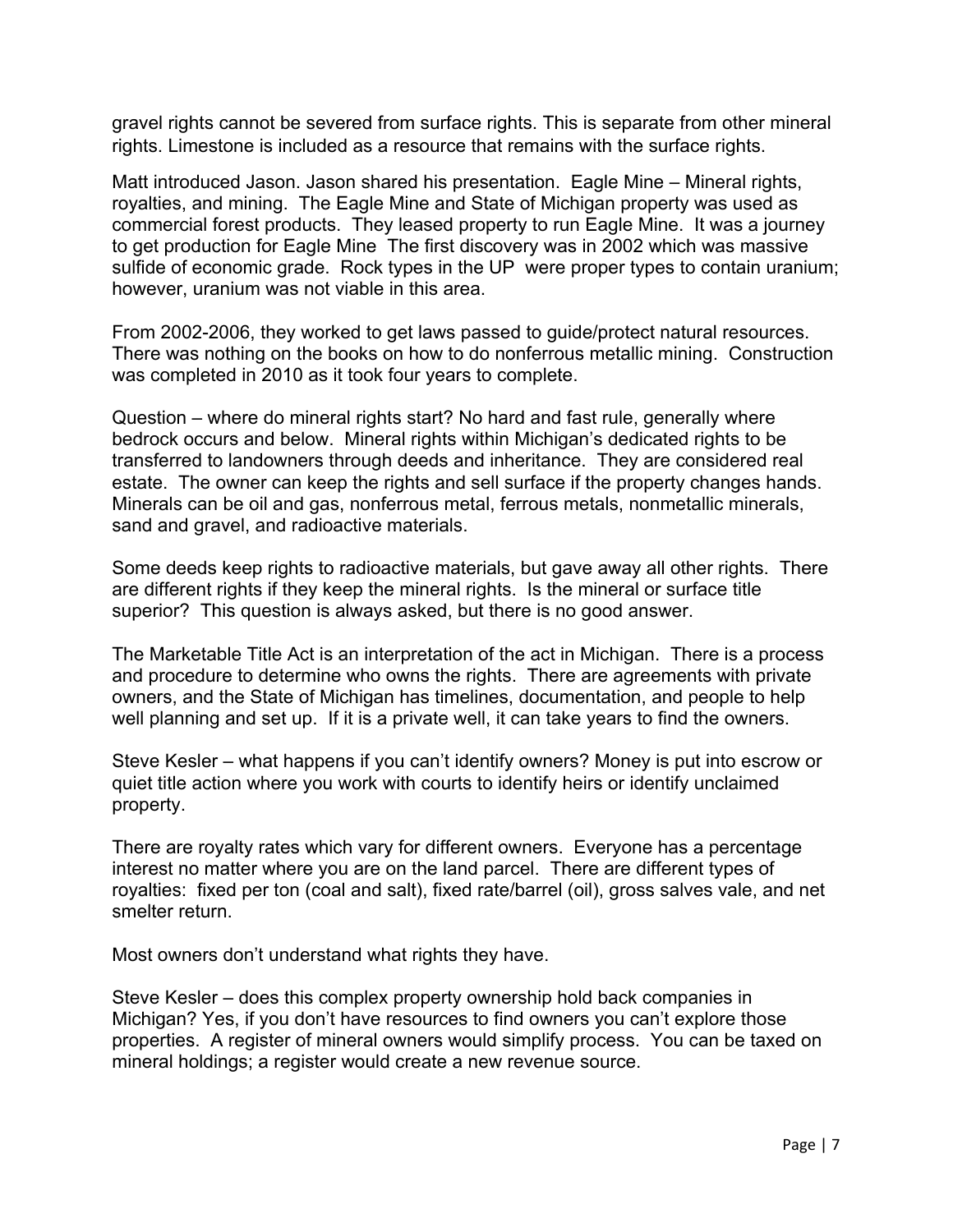Representative Cambensy: Do we have a registry of rights on state owned land? Adam: the Michigan Department of Transportation (MDOT) has some records; DNR may have some as well. It is very difficult work trying to determine who may hold. Sharon Schafer: DNR does have some records but not necessarily accurate or current.

Steve Kesler – Does state land hold all rights to land, or is there a split estate? Sharon Schafer: no, split estate in many cases.

Matt Johnson – general comments about investigating who owns mineral title, difficulty of determination, and resources needed. You need state-specific attorneys to research mineral title; Michigan has the most complex mineral title in the United States.

General discussion of mining, oil and gas, aggregates and rights.

BREAK – 10:35-10:45 a.m.

# **PRESENTATIONS CONTINUED**

Evelyn Ravindran – Tribal Perspectives on Mining – Evelyn introduced two invited speakers:

1. Val Gagnon-Presentation on treaty rights in Michigan

Background: Director of University-Indigenous Community Partnerships at the Great Lakes Research Center, Michigan Tech University.

This is mainly based on UP agreements, not necessarily downstate or Wisconsin.

Tribal sovereignty in Michigan is not "granted" to tribal nations; they already had it, and have retained it.

There are 12 tribes that interact with Michigan, and there are numerous laws and treaties. The western UP is primarily Ojibwa Tribes, and the Eastern UP is mainly Ottawa tribes.

Treaties are only between sovereign nations. So, they are between the tribes, the state, and the federal government. Tribes may enter into partnerships with non-government groups.

All partnerships must address the questions of reverence, respect, reciprocity, and responsibility. This is done by exchanging knowledge, analysis and synthesis, relationship building, and planning/prioritization.

2. Ann McCammon Soltis, Director, Division of Intergovernmental Affairs, Great Lakes Indian Fish and Wildlife Commission (GLIFWC).

GLIFWC is an intertribal agency with 11 Ojibwa member tribes, many of which have connections to Michigan. It was noted that some tribes that are geographically outside of Michigan still retain certain treaty rights to ceded territory within Michigan.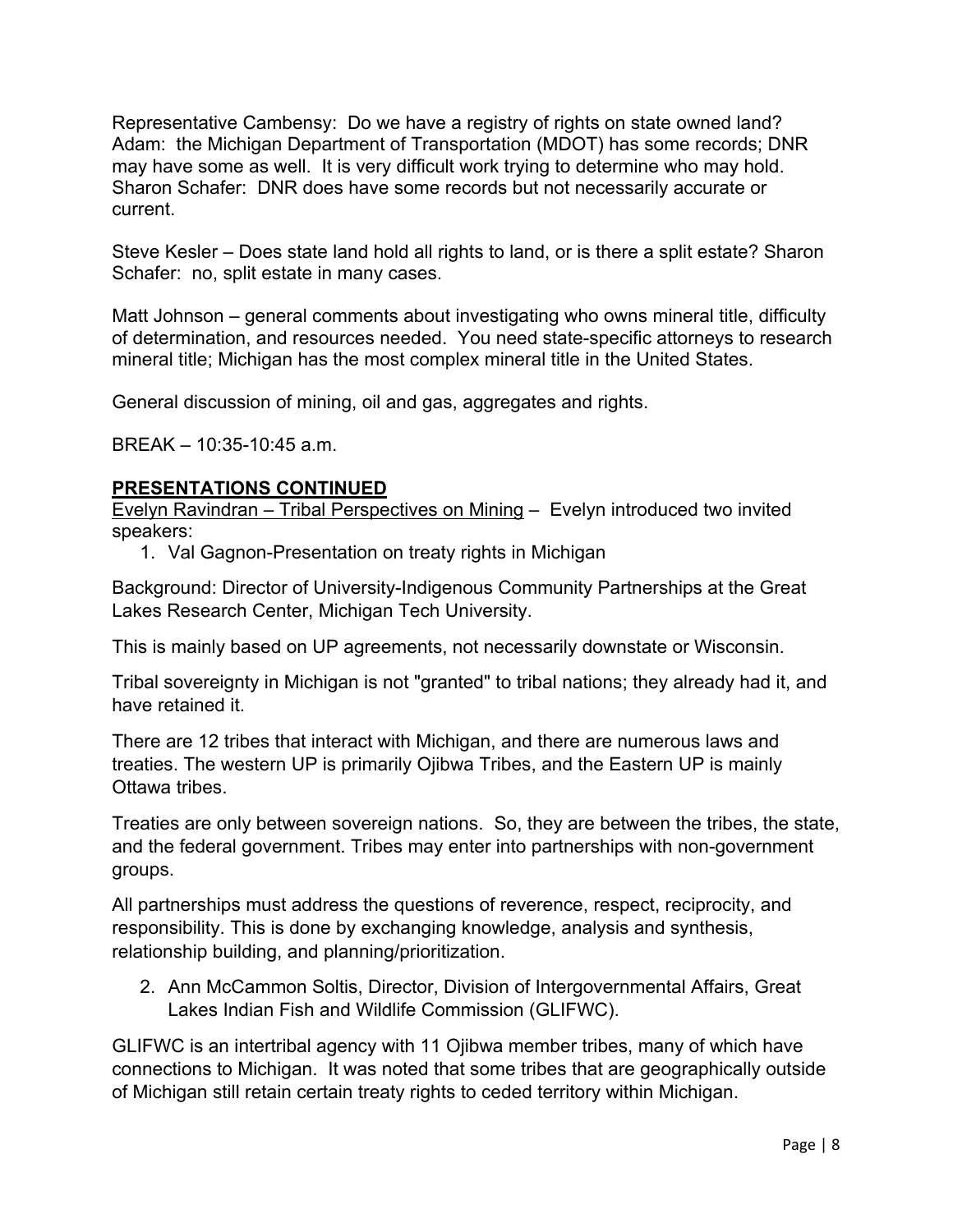By treaty, the tribes have hunting & fishing rights on ceded territories, not just on reservations.

GLIFWC deals with relevant natural resources for these treaty rights.

Resources harvested are mostly plants & animals. The tribes have an interest in maintaining ecosystems so that whatever plants or animals they have the right to harvest by treaty, continue to exist.

GLIFWC is concerned with water quality and mercury maps in fish. Consultation with tribes is needed for any action affecting plants or animals on ceded territories.

Recommends that deliberations by this committee should take tribal interests into consideration when we make our recommendations, not just depend on the state to work things out with the tribes.

Need to account for: cumulative impacts, climate predictions, most up-to-date, and environmental protection technology.

Questions:

What about consultation with the tribes at private level, not just state level?

This varies a lot depending on the company, and on which tribe. There is not really a standardized approach. Some tribes may simply not want to talk to particular companies. In general, "consultation" is government to government, for private organizations it is a question of "relationships".

So, the Consultation between sovereign governments, should be preceded by relationship-building conversations with the mining interests.

A common mistake is for companies to come to tribes and tell them "This is what we will do" and not "This is what we would like to do." If the company ruins the relationship right away, it may not be recoverable.

Representative Cambensy notes that by the time they reach the permitting process, frequently it is already a standoff between the company and the tribe. How could this be taken care of earlier? Evelyn recommends trying to settle disagreements before the official comments stage, and establish relationships as soon as possible. The problem is that many companies fear that outside entities might change the permit conditions if plans are released before the permit is issued.

Ann McCammon Soltis suggests that the state should also have some conversation with the tribes regarding expected permit applications. The state generally knows that a permit application is coming for quite some time before it is filed, and so there is opportunity for them to see what is going on in advance.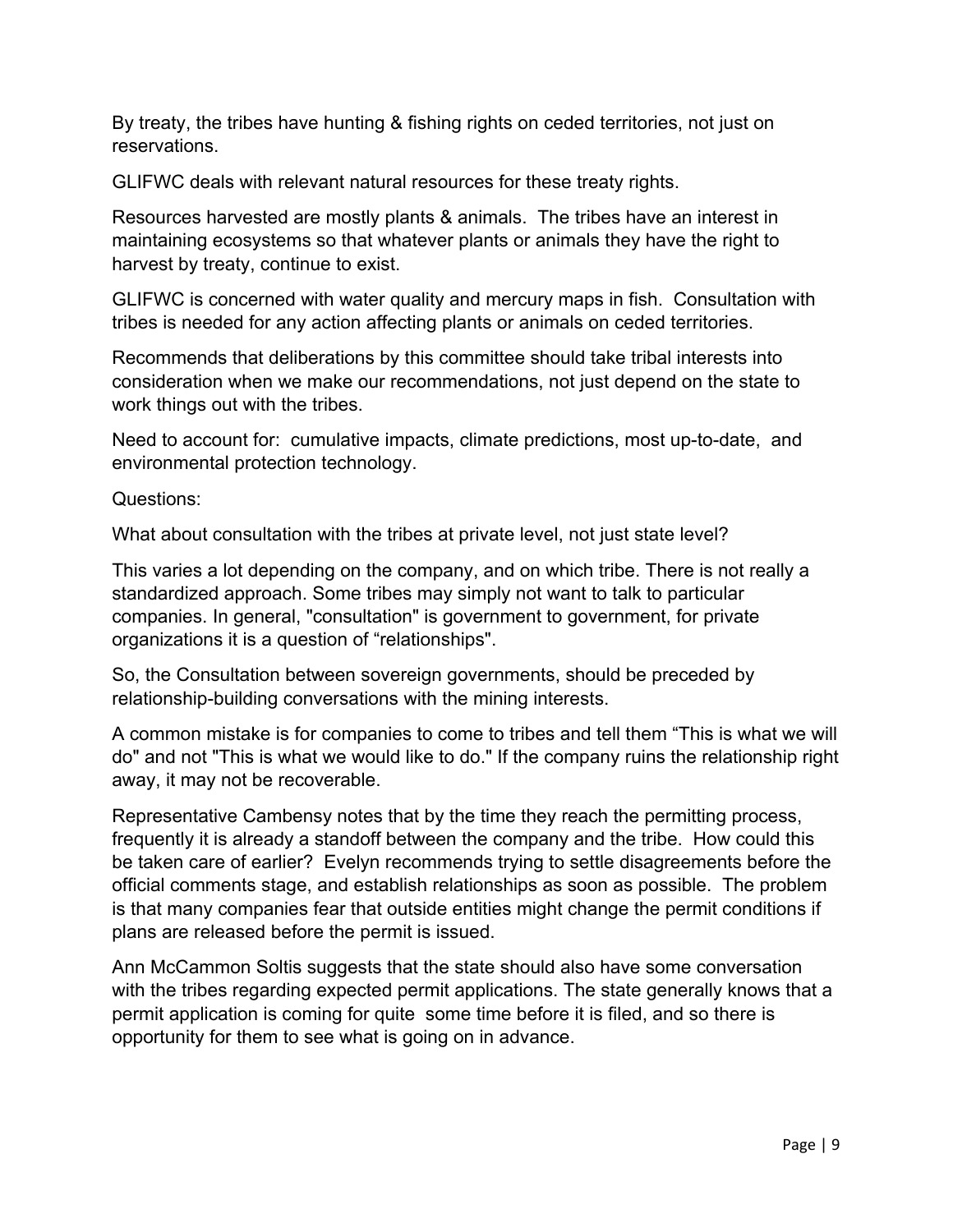It is sometimes beneficial for a third-party organization to act as a bridge between companies and tribes. Organizations that have experience with the tribes can advise on how to set up a fruitful relationship.

How do goals of the tribes differ from those of the environmental groups?

- NGOs may want wilderness areas where people are severely restricted or excluded
- Tribes are interested in maintaining access to resources that they have treaty rights to, and do not want human activities excluded.

History of Native American treaties and lands. Overview of Tribal relationships and histories, and Native American theories and philosophy of life. Tribal Nation Sovereignty is described as authority and power, but it is also about having strength, autonomy, self-determination, self-governance, diplomacy, rights, responsibilities, and are inherent. Each tribe is distinct. There are 12 federal tribes dating from 1936-1995. There are Anishinaabe Sovereign Nations organized into three fires of confederation:

 Ojibwe – keepers of faith Odawa – keepers of the trade Potawatomi – keepers of the fire

Human nations are sovereign. Diplomacy is between many nations. We need to establish and strengthen partnerships in Michigan by:

- 1. Analysis and synthesis seek and learn from others.
- 2. Relationship Building create and hear shared voices and vocabulary through share experiences.
- 3. Planning and Prioritization align and design different goals, creating and achieving values and shared visions.
- 4. Knowledge Exchange learn from each other and the natural world like rocks and trees, and remain curious and humble, and be open to learning.

Matt Johnson – consultation, cumulative impacts – topics on today's agenda. Should there also be industry to Tribal Government consultation, in addition to government-togovernment?

Val/Ann/Evelyn – government to company not about consultation but more about building relationships w/ each tribal community. Should be about a partnership that is equitable and realizing that there will likely be some areas of disagreement.

Adam – at Eagle there was both government-to-government, and tribal staff with government permitting agencies, and corporate w/ tribal staff.

Ann – each tribe must have its own say.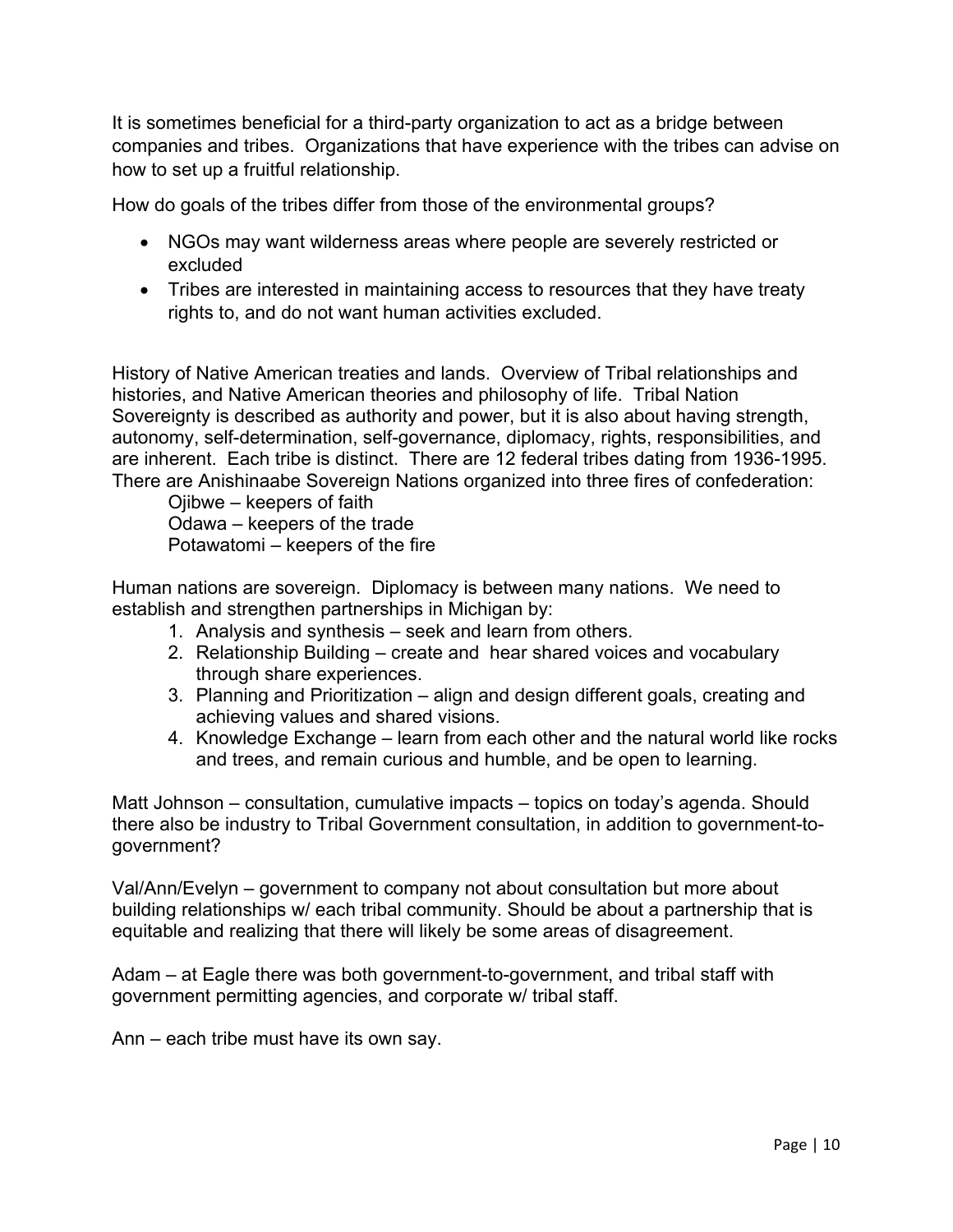Jerry Maynard – commenting but getting walked on by an open mike. Not just a twoparty program but a multi-party program.

Matt – conversation should be this is what we'd like to do, not this is what we're going to do.

Long discussion of how communities relate to each other, interact, and also have independence; need for honesty and openness;

Steve Kesler – is there any move in the US towards First Nations status similar to Canada?

Ann/Val/Evelyn – not really, tribes have more diverse views about land use and coordination among tribes

Adam – IOGCC relations with tribes include US and Canada tribes and find that there are situations in which tribes speak with a common voice, and those where specific tribes have specific interests different from the whole

Sara Cambensy – understanding among tribes that mining is needed but the disagreements are about process.

Matt – United States companies need to move beyond the minimum requirements and work with tribes and communities to be more accommodating to their desires and needs while still accomplishing company goals.

BREAK for LUNCH – 12:00 – 12:20; resumed meeting at 12:28 p.m.

# **Committee Governance Procedures**

Adam & Matt discussion about draft governance procedures, primary topic is that subcommittees are subject open meetings act. This will require 10-day notice.

# **Select Report Topics, Determine Draft Report Structure, Subcommittee Assignments**

Matt did a screenshare of Committee Assignments, committees derived from opportunities and challenges document. Grouped opportunities and challenges by thematic areas and derived four subcommittees from this. They are: Regulatory Policy, Research and Mineral Mapping, Social, Economic, and Labor Opportunities, and Mining Methods, Environment, and Reclamation.

# **Committee Assignments Discussion**

In order to spread the workload of the committee, four subcommittees are proposed:

1. Regulatory policy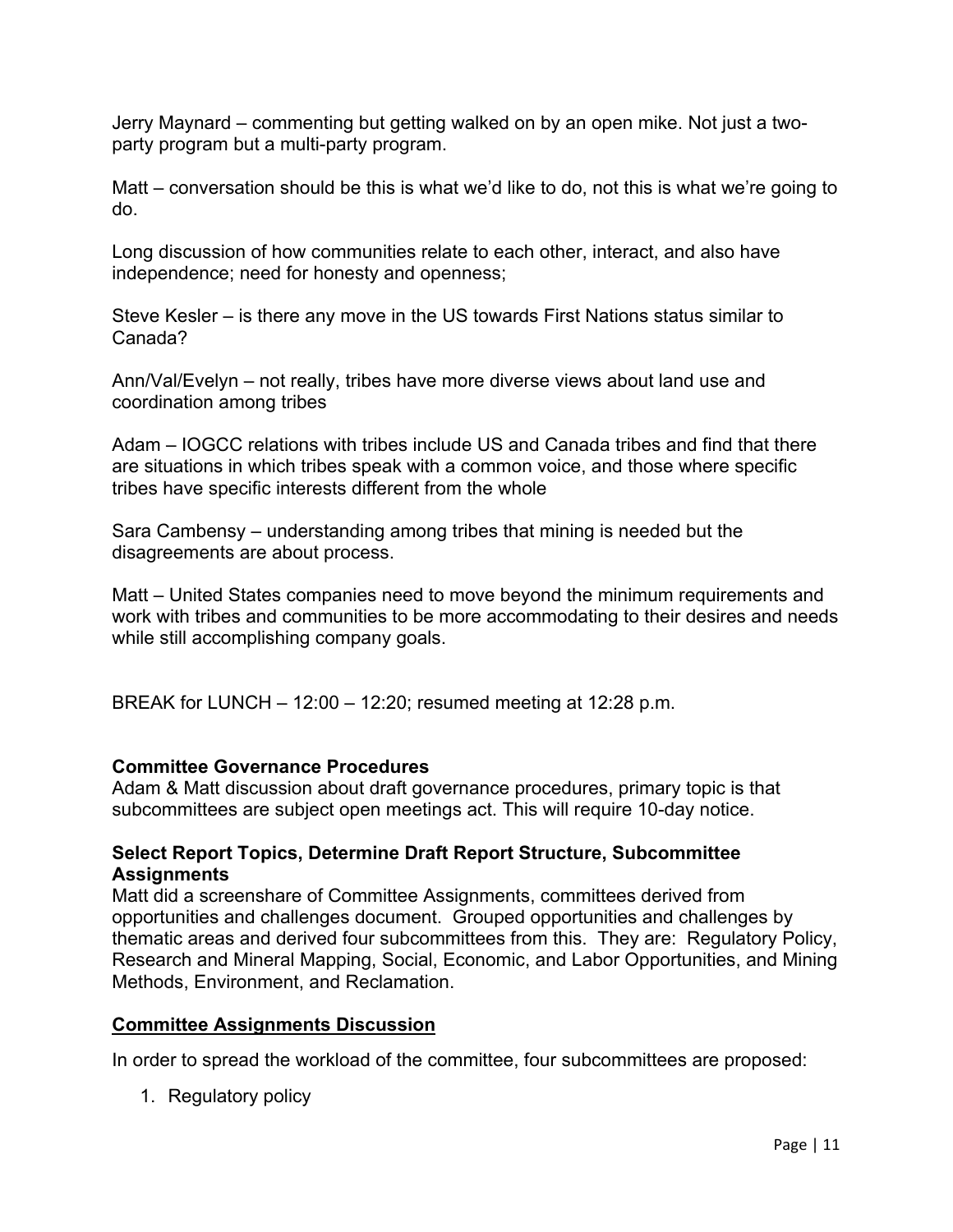- 2. Social, Economics, and Labor
- 3. Research and Mineral Mapping
- 4. Mining Methods, Environment, and Reclamation

Need to assign members, and set a timeframe for committees to report back. Matt has prepared a document where he divided up the opportunities and challenges from the last meeting as bullet points and assigned them to each of the subcommittees. It was proposed that the first task of the subcommittees will be to refine the bullets.

The subcommittees will need direction on setting up their meetings, which will be subject to the Open Meetings Act.

A 10 day notice will be required before meetings, to be posted on the EGLE website.

Members volunteered for the various subcommittees. Each consists of a core of voting members, and ad-hoc members who have interests in the topics of the subcommittees.

The meeting schedule for each subcommittee will be provided to the entire CMMF membership. Members who are not specifically named as subcommittee members are still welcome to participate in meetings of subcommittees where they have an interest.

Committee meetings may include additional ad-hoc personnel, but while welcome to participate are not official voting members.

Adam will prepare documents clarifying how the subcommittees will work.

An outline will be made for committee structures. At the EGLE homepage (https://www.michigan.gov/egle/), in the lower right corner the "Regulations" menu includes a "Boards and Advisory Groups" entry. Clicking on this takes you to a page which includes a link to "Committee on Michigan's Mining Future", where committee & subcommittee meetings will be posted.

Also, we will set up a listserv for meeting notifications. Matt and Adam will put together a list of committee members and guidelines. The chair of each subcommittee will then schedule the dates for the subcommittee meetings.

The next full committee meeting will be on October 13, 2020, prepare for it to be held as a Microsoft Teams meeting, as this one is, with the option to meet in person at Michigan Tech University as originally planned if things open up. All subcommittees should meet at least one to two times before the next full committee meeting, so that they can report back.

There have been some issues with printing documents from Outlook; this is not allowed on most system. IT will work on making it possible to print documents from the email list.

However, we can currently print from the SharePoint site

To get to SharePoint from the Outlook site: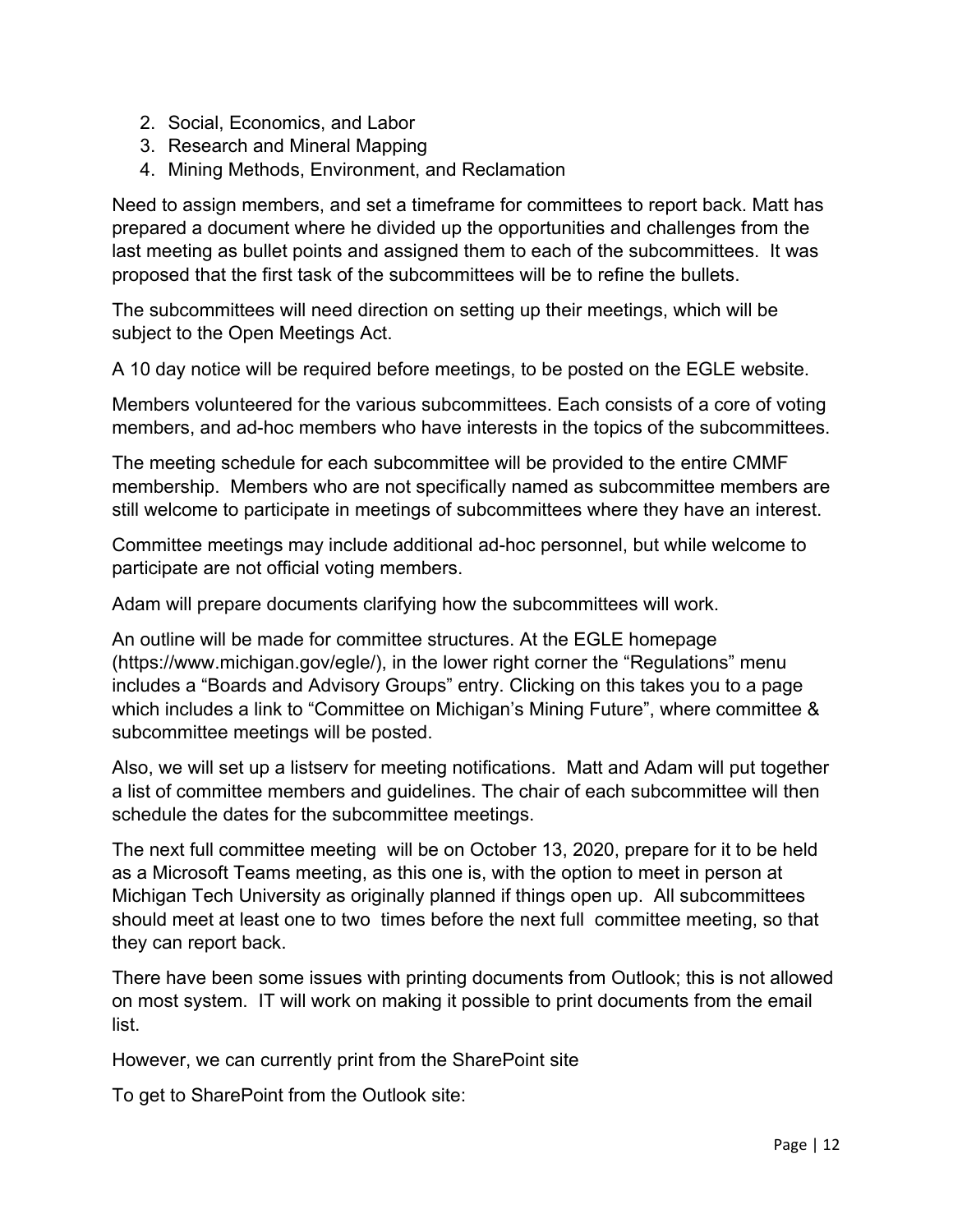- Click on the icon that looks like a small map of Michigan in upper left
- In next window, click on "SharePoint" which appears next to the map icon
- Should now have access to all the documents posted on SharePoint.

Note that going directly to the SharePoint site may not work, as you need to log in with the state of Michigan credentials.

Twelve members assigned by the governor/EGLE Director; how do we deal with (assign) state employees?

Adam – representing Liesl on committee, has flexibility and authority to add people to work groups. State representatives such as Adam and Sharon are able to serve, as are others from their and other agencies.

Matt – need to determine composition of subcommittees and their charge, such as draft outline, timing, and review. Able to sit in on any subcommittee as interested.

Sean – address bullets from list today in open discussion or in subcommittee meetings

Matt – subcommittees should decide their principle topics and narrow or expand the list as they see fit. Each will come up with its own draft outline and document. Adam/Matt – need to be an official member to serve on committee. Matt – need to assign committees, starting by asking for volunteers.

- 1. Regulatory Policy
	- $\bullet$  Hal Fitch chair
	- $\bullet$  Sean Hammond voting
	- Adam Wygant voting
	- Jerry Maynard voting
	- Sharon Schafer ad hoc
	- Jim Kochevar ad hoc
	- Ad hoc experts as needed
- 2. Research and Mineral Mapping
	- $\bullet$  Timothy Eisele chair
	- Steve Keslar voting
	- Snehamoy Chatterjee voting
	- $\bullet$  Adam Wygant ad hoc
	- Sharon Schafer ad hoc
	- John Yellich ad hoc expert
	- Ad hoc experts as needed
- 3. Social, Economic, and Labor Opportunities
	- Matt Johnson chair
	- Chad Korpi voting
	- Rick Becker voting
	- Evelyn Ravindran voting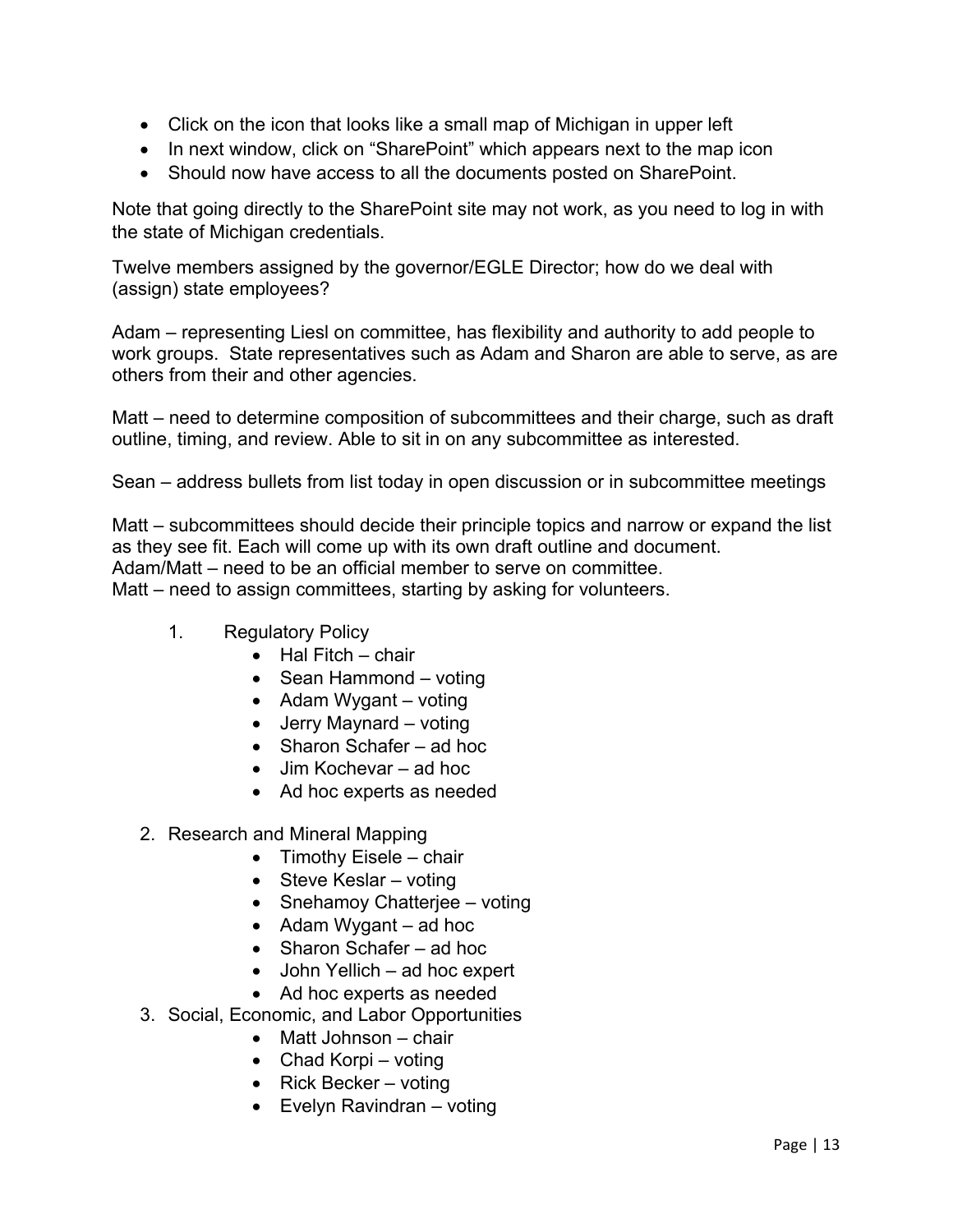- Amanda Bright-McClanahan voting
- $\bullet$  Adam Wygant ad hoc
- Sharon Schafer ad hoc
- Ad hoc experts as needed
- 4. Mining Methods, Environment, and Reclamation
	- James Kochevar chair
	- $\bullet$  Hal Fitch voting
	- Evelyn Ravindran voting
	- Steve Keslar ad hoc
	- $\bullet$  Adam Wygant ad hoc
	- Sharon Schafer ad hoc
	- Ad hoc experts as needed

The Oil, Gas, and Mineral Division will organize paperwork for each subcommittee, including noticing, record keeping, posting, etc. Ad hoc and non-committee members are advisory only without a vote.

# **Other New Business**

- Future meetings will be planned as virtual unless situation changes.
- Discussion and demonstration of how to access SharePoint documents and how to print .
- Mike/Susan to prepare help document to illustrate how to access CMMF SharePoint site .
- Matt to post governance document to SharePoint site.

# **PUBLIC COMMENTS**

Mark – How can we introduce some solutions to these mining companies that might be able to help on both fronts?

Bill Harrison – In regard to Uranium in the deposits of the UP, we are involved in an assessment of Critical Minerals for the USGS. Uranium has been identified in various mineral deposits of the UP, but nothing is commercial so far, however there is analytical data that quantifies the concentrations in numerous deposits.

John Yellich – John Yellich here, I was exploring for Uranium in Michigan in the 70's and there is no economic, however, the thorium is naturally occurring in the ground water that the Survey is already working with the tribes on mapping water resources. A report had gone to the previous governor, and he wants to make sure this is followed up on. The Survey is also one of the recipients of a federal grant to compile geological information for Michigan. This is being done using the geological core repository that they maintain. The goal is to produce open file data so that everyone can find out what is available.

The state has two core repositories, one at Western Michigan University that primarily covers the Lower Peninsula, and one being commissioned at KI Sawyer near Marquette